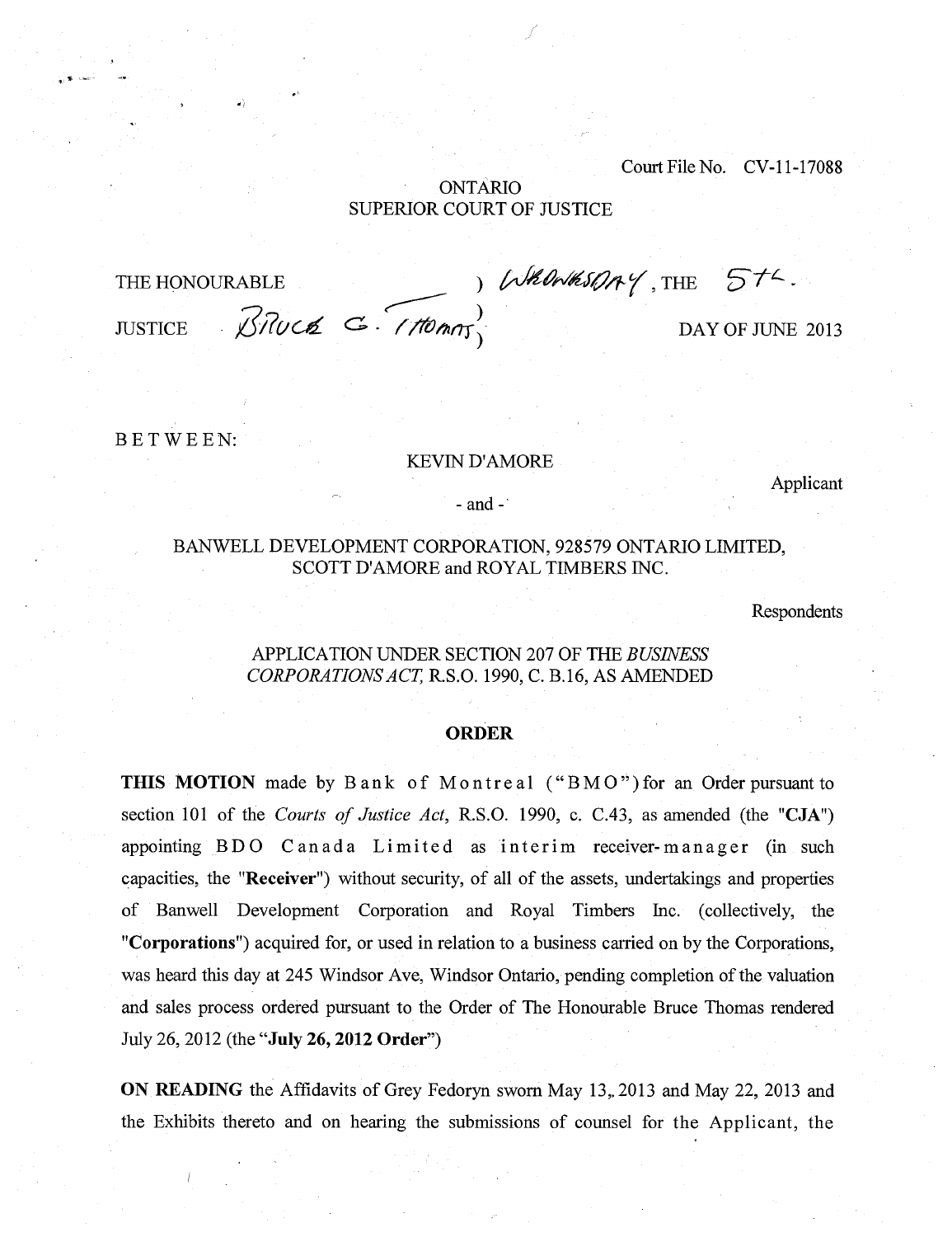Respondents and Bank of Montreal ("BMO") and the Consent of the Respondents Banwell Development Corporation, Royal Timbers Inc. (hereinafter referred to as the "Corporations") and the respondents Scott D'Amore Executor for the Estate of Patrick D'Amore, Scott D'Amore ("Scott), Kevin D'Amore ("Kevin"), 928579 Ontario Limited ("928579"), and of Simba Group Developments Limited and BMO and on reading the consent of BDO Canada Limited. to act as the Receiver,

# *SERVICE*

1. THIS COURT ORDERS that the time for service of the Notice of Application and the Application Record is hereby abridged and validated so that this Application is properly returnable today and hereby dispenses with further service thereof.

#### *APPOINTMENT*

2. THIS COURT ORDERS that pursuant to section 248(3)(b) and 209 of the *Business Corporations* Act R.S.O. 1990 c. B16 and section 101 of the *Courts of Justice Act,* R.S.O. 1990, c. C.43 , BDO Canada Limited is hereby appointed Receiver-Manager, without security, of all of the assets, undertakings and properties of the Corporations acquired for, or used in relation to a business carried on by the Corporations, including all proceeds thereof (the "Property"). The Receivership shall not terminate prior to repayment of the amounts owing by the Corporations to BMO. The Receiver's mandate is to forthwith refinance or realize upon the Property as may be required in order to repay the debts owing by the Corporations to BMO and to pay realty taxes owing upon the Property. For greater certainty, the implementation of the July 26, 2012 Order will not delay or hinder the Receiver from carrying out its mandate.

#### *RECEIVER 'S POWERS*

3. THIS COURT ORDERS that the Receiver is hereby empowered and authorized, but not obligated, to act at once in respect of the Property and, without in any way limiting the generality of the foregoing, the Receiver is hereby expressly empowered and authorized to do any of the following where the Receiver considers it necessary or desirable:

a. to take possession of and exercise control over the Property and any and all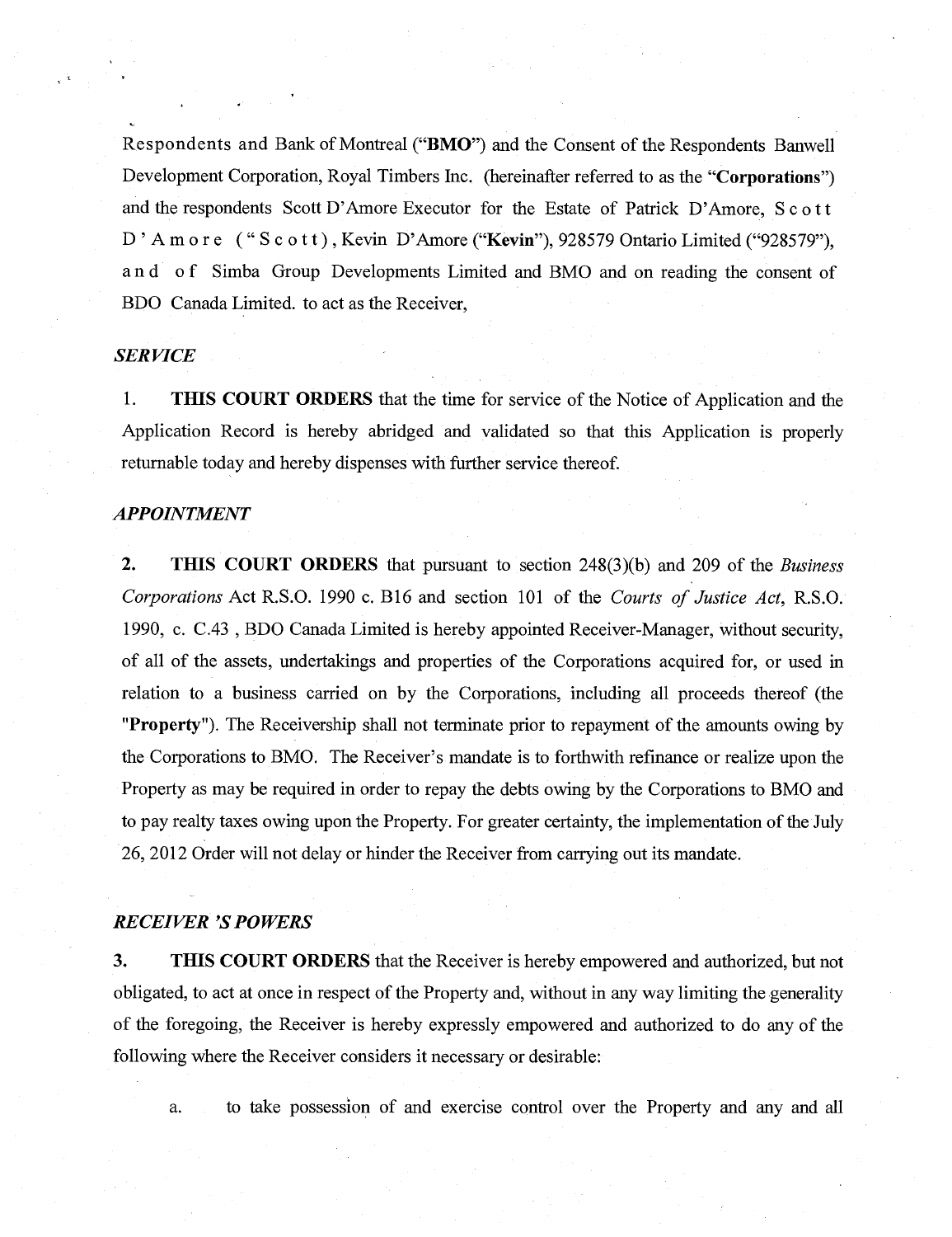proceeds, receipts and disbursements arising out of or from the Property;

- b. to receive, preserve, and protect of the Property, or any part or parts thereof, including, but not limited to, the changing of locks and security codes, the relocating of Property to safeguard it, the engaging of independent security personnel, the taking of physical inventories and the placement of such insurance coverage as may be necessary or desirable;
- c. to manage, operate, and carry on the business of the Corporations, including the powers to enter into any agreements, incur any obligations in the ordinary course of business, cease to carry on all or any part of the business, or cease to perform any contracts of the Corporations;
- d. to engage consultants, appraisers, agents, experts, auditors, accountants, managers, counsel and such other persons from time to time and on whatever basis, including on a temporary basis, to assist with the exercise of the Receiver's powers and duties, including without limitation those conferred by this Order;
- e. to purchase or lease such machinery, equipment, inventories, supplies, premises or other assets to continue the business of the Corporations or any part or parts thereof;
- f. to receive and collect all monies and accounts now owed or hereafter owing to the Corporations and to exercise all remedies of the Corporations in collecting such monies, including, without limitation, to enforce any security held by the Corporations;

g. to settle, extend or compromise any indebtedness owing to the Corporations;

h. to execute, assign, issue and endorse documents of whatever nature in respect of any of the Property, whether in the Receiver's name or in the name and on behalf of the Corporations, for any purpose pursuant to this Order;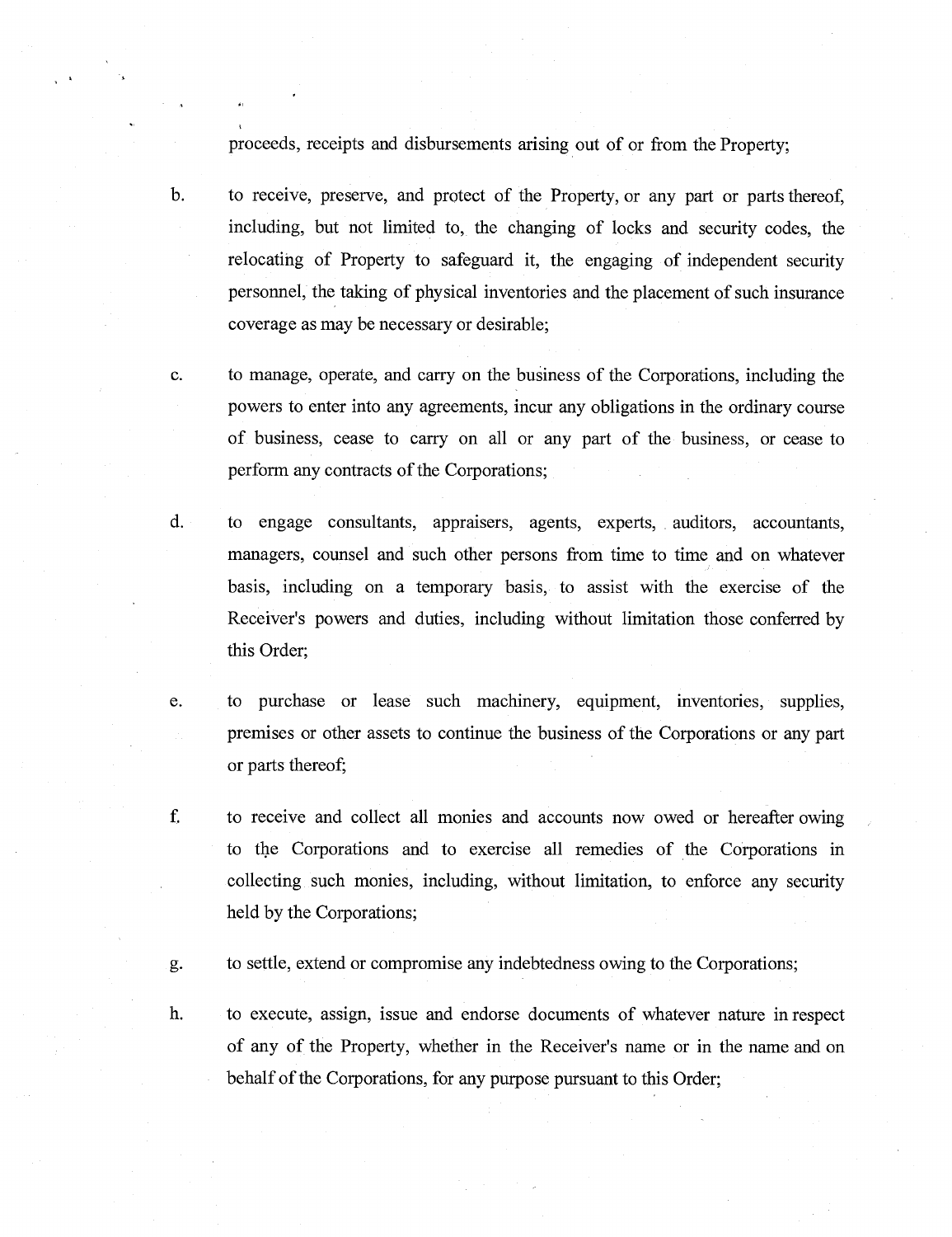i. to undertake environmental or workers' health and safety assessments of the Property and operations of the Corporations;

j.

- to initiate, prosecute and continue the prosecution of any and all proceedings and to defend all proceedings now pending or hereafter instituted with respect to the Corporations, the Property or the Receiver, and to settle or compromise any such proceedings save and except for the proceedings that relate to the July 26, 2012 Order. The authority hereby conveyed shall extend to such appeals or applications for judicial review in respect of any order or judgment pronounced in any such proceeding;
- k. to market any or all of the Property, including advertising and soliciting offers in respect of the Property or any part or parts thereof and negotiating such terms and conditions of sale as the Receiver in its discretion may deem appropriate;
- $1^{\circ}$ to sell, convey, transfer, lease or assign the Property or any part or parts thereof in the ordinary course of business,
	- i. without the approval of this Court in respect of any transaction not exceeding \$50,000, provided that the aggregate consideration for all such transactions does not exceed \$200,000; and
	- ii. with the approval of this Court in respect of any transaction in which the purchase price or the aggregate purchase price exceeds the applicable amount set out in the preceding clause;

and in each such case notice under subsection 63(4) of the Ontario *Personal Property Security Act,* or section 31 of the Ontario *Mortgages Act,* as the case may be, shall not be required, and in each case the Ontario *Bulk Sales Act* shall not apply. The Receiver is permitted to sell, convey or transfer the assets of Banwell Development Corporation and to use the proceeds to pay the debts of Royal Timbers Inc.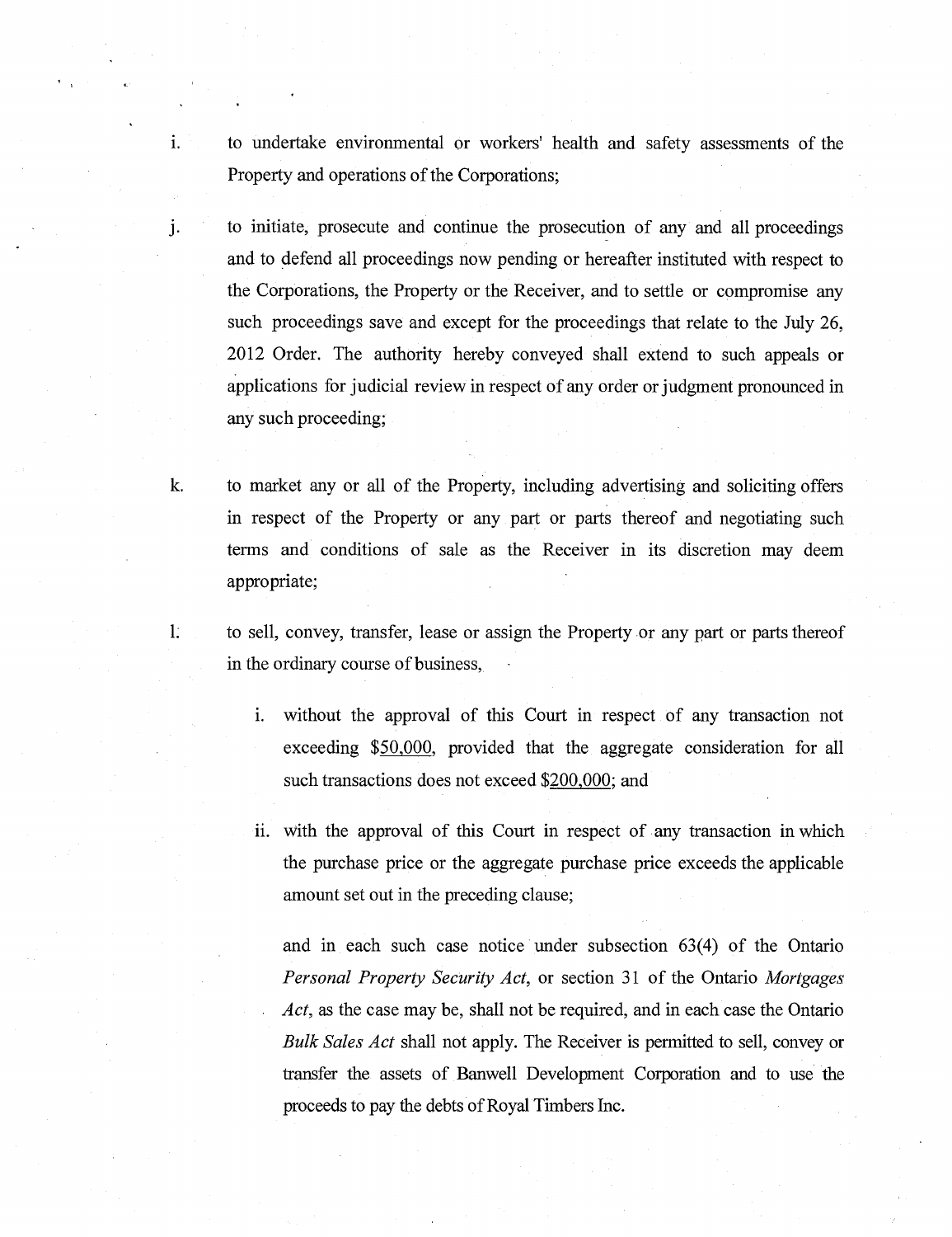- m. to apply for any vesting order or other orders necessary to convey the Property or any part or parts thereof to a purchaser or purchasers thereof, free and clear of any liens or encumbrances affecting such Property;
- n. to report to, meet with and discuss with BMO and such affected Persons (as defined below) as the Receiver deems appropriate on all matters relating to the Property and the receivership, and to share information, subject to such terms as to confidentiality as the Receiver deems advisable;
- o. to register a copy of this Order and any other Orders in respect of the Property against title to any of the Property;
- to apply for any permits, licences, approvals or permissions as may be p. required by any governmental authority and any renewals thereof for and on behalf of and, if thought desirable by the Receiver, in the name of the Corporations;
- q. to exercise any shareholder, partnership, joint venture or other rights which the Corporations may have; and
- r. to take any steps reasonably incidental to the exercise of these powers or the performance of any statutory obligations.

and in each case where the Receiver takes any such actions or steps, it shall be exclusively authorized and empowered to do so, to the exclusion of all other Persons (as defined below), including the Corporations, and without interference from any other Person.

#### *DUTY TO PROVIDE ACCESS AND CO-OPERATION TO THE RECEIVER*

**4. THIS COURT ORDERS** that (i) the Corporations, (ii) all of their current and former directors, officers, employees, agents, accountants, legal counsel and shareholders, and all other persons acting on their instructions or behalf, and (iii) all other individuals, firms, corporations, governmental bodies or agencies, or other entities having notice of this Order (all of the foregoing, collectively, being **"Persons"** and each being a **"Person")** shall forthwith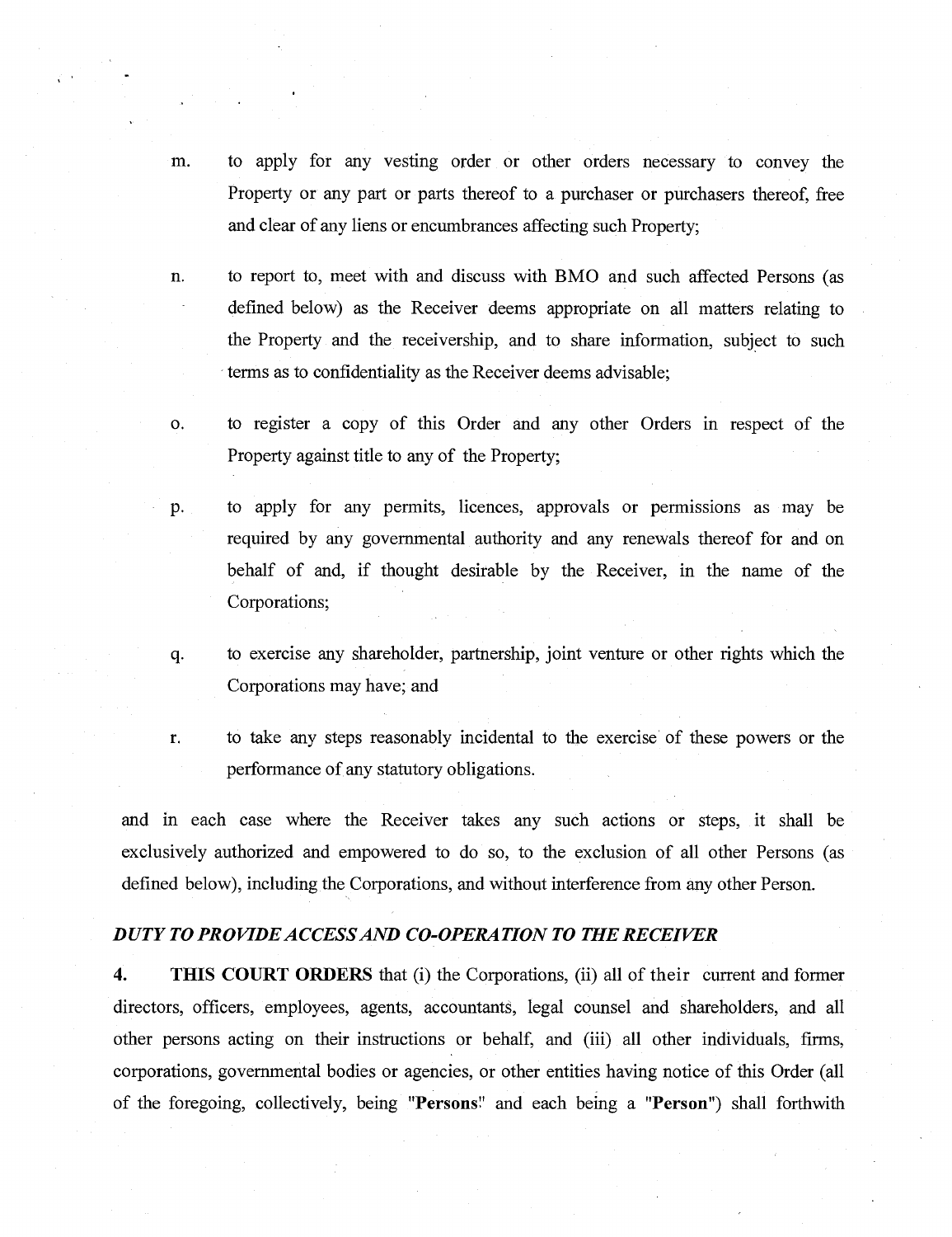advise the Receiver of the existence of any Property in such Person's possession or control, shall grant immediate and continued access to the Property to the Receiver, and shall deliver all such Property to the Receiver upon the Receiver's request.

**5. THIS COURT ORDERS** that all Persons shall forthwith advise the Receiver of the existence of any books, documents, securities, contracts, orders, corporate and accounting records, and any other papers, records and information of any kind related to the business or affairs of the Corporations, and any computer programs, computer tapes, computer disks, or other data storage media containing any such information (the foregoing, collectively, the "Records") in that Person's possession or control, and shall provide to the Receiver or permit the Receiver to make, retain and take away copies thereof and grant to the Receiver unfettered access to and use of accounting, computer, software and physical facilities relating thereto, provided however that nothing in this paragraph 5 or in paragraph 6 of this Order shall require the delivery of Records, or the granting of access to Records, which may not be disclosed or provided to the Receiver due to the privilege attaching to solicitor-client communication or due to statutory provisions prohibiting such disclosure.

**6. THIS COURT ORDERS** that if any Records are stored or otherwise contained on a computer or other electronic system of information storage, whether by independent service provider or otherwise, all Persons in possession or control of such Records shall forthwith give unfettered access to the Receiver for the purpose of allowing the Receiver to recover and fully copy all of the information contained therein whether by way of printing the information onto paper or making copies of computer disks or such other manner of retrieving and copying the information as the Receiver in its discretion deems expedient, and shall not alter, erase or destroy any Records without the prior written consent of the Receiver. Further, for the purposes of this paragraph, all Persons shall provide the Receiver with all such assistance in gaining immediate access to the information in the Records as the Receiver may in its discretion require including providing the Receiver with instructions on the use of any computer or other system and providing the Receiver with any and all access codes, account names and account numbers that may be required to gain access to the information.

# *REPORT TO COURT*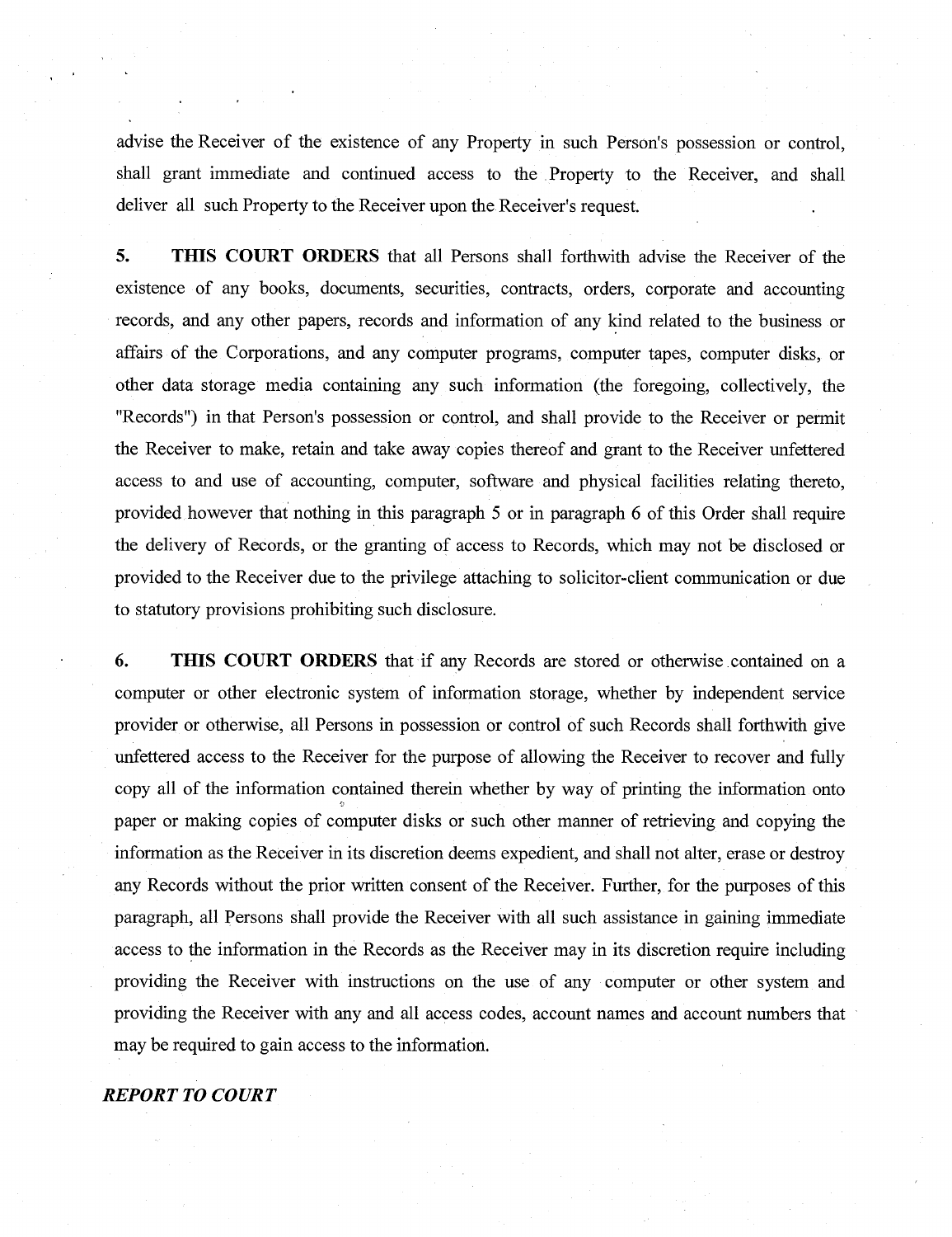7. THIS COURT ORDERS that the Receiver will deliver its first report to the Court on notice to BMO, Scott, Kevin and 928579 and all other interested parties within 45 days following its appointment, which report will include its plan to carry out its mandate and the steps taken to date.

#### *FINANCIAL REPORTING TO STAKEHOLDERS*

8. THIS COURT ORDERS that the Receiver shall provide monthly financial reporting on the 10<sup>th</sup> day of each month (and if the 10<sup>th</sup> is not a business day, the first business day following the  $10<sup>th</sup>$  day of each month) to BMO, Scott, Kevin and 928579, including, but not limited to, a statement of receipts and disbursements related to the Corporations and their operations.

#### *NO PROCEEDINGS AGAINST THE RECEIVER*

9. THIS COURT ORDERS that no proceeding or enforcement process in any court or tribunal (each, a "Proceeding"), shall be commenced or continued against the Receiver except with the written consent of the Receiver or with leave of this Court.

#### *NO PROCEEDINGS AGAINST THE CORPORATIONS OR THE PROPERTY*

10. THIS COURT ORDERS that, save and except for the July 26, 2012 Order, no Proceeding against or in respect of the Corporations or the Property shall be commenced or continued except with the written consent of the Receiver or with leave of this Court and any and all Proceedings currently under way against or in respect of the Corporations or the Property are hereby stayed and suspended pending further Order of this Court.

#### *NO EXERCISE OF RIGHTS OR REMEDIES*

11. THIS COURT ORDERS that all rights and remedies against the Corporations, the Receiver, or affecting the Property, are hereby stayed and suspended except with the written consent of the Receiver or leave of this Court, and further provided that nothing in this paragraph shall (i) empower the Receiver or the Corporations to carry on any business which the Corporations is not lawfully entitled to carry on, (ii) exempt the Receiver or the Corporations from compliance with statutory or regulatory provisions relating to health, safety or the environment, (iii) prevent the filing of any registration to preserve or perfect a security interest,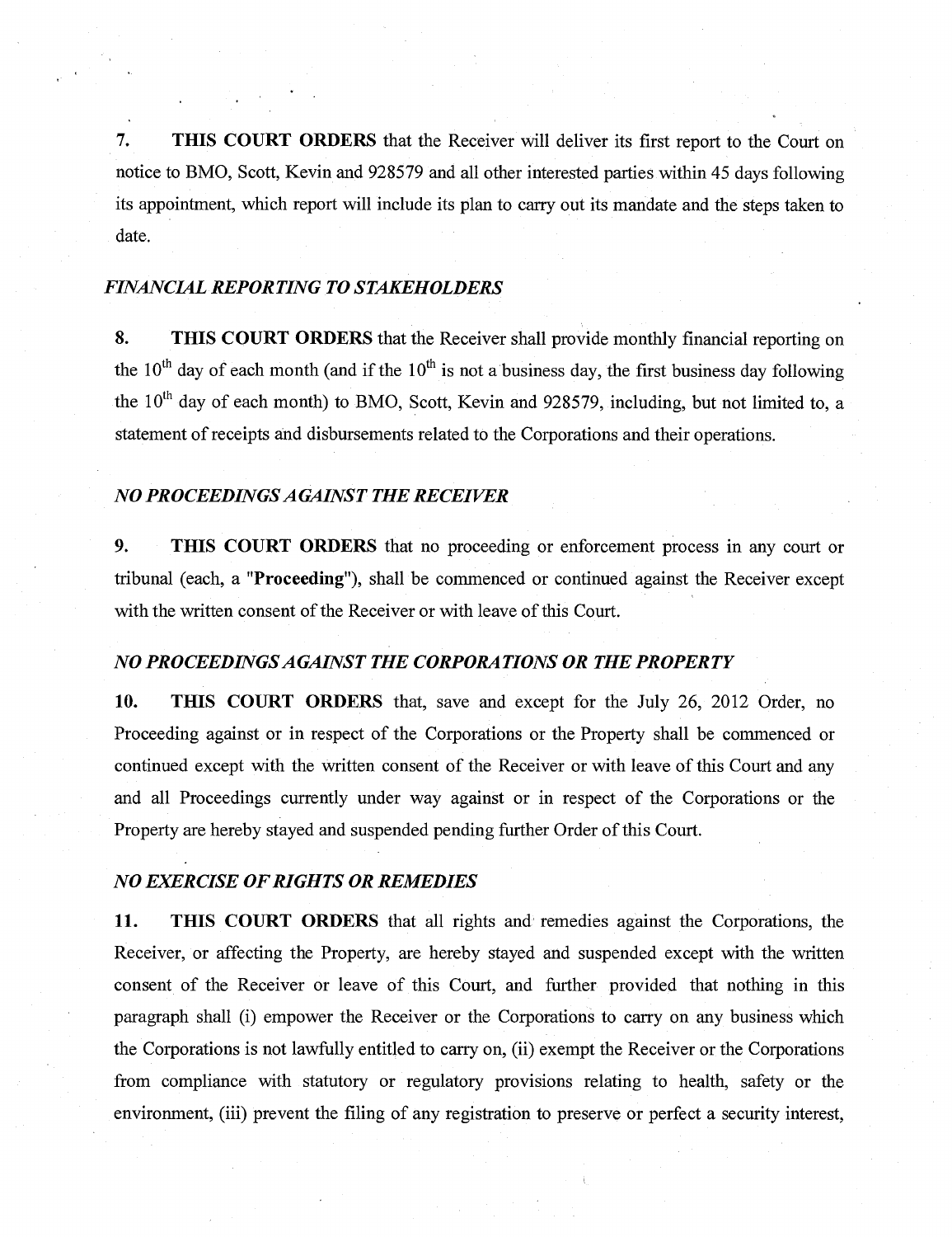or (iv) prevent the registration of a claim for lien.

# *NO INTERFERENCE WITH THE RECEIVER*

**12. THIS COURT ORDERS** that no Person shall discontinue, fail to honour, alter, interfere with, repudiate, terminate or cease to perform any right, renewal right, contract, agreement, licence or permit in favour of or held by the Corporations, without written consent of the Receiver or leave of this Court.

#### *CONTINUATION OF SERVICES*

**13. THIS COURT ORDERS** that all Persons having oral or written agreements with the Corporations or statutory or regulatory mandates for the supply of goods and/or services, including without limitation, all computer software, communication and other data services, centralized banking services, payroll services, insurance, transportation services, utility or other services to the Corporations are hereby restrained until further Order of this Court from discontinuing, altering, interfering with or terminating the supply of such goods or services as may be required by the Receiver, and that the Receiver shall be entitled to the continued use of the Corporation's current telephone numbers, facsimile numbers, internet addresses and domain names, provided in each case that the normal prices or charges for all such goods or services received after the date of this Order are paid by the Receiver in accordance with normal payment practices of the Corporations or such other practices as may be agreed upon by the supplier or service provider and the Receiver, or as may be ordered by this Court.

#### *RECEIVER TO HOLD FUNDS*

**14. THIS COURT ORDERS** that all funds, monies, cheques, instruments, and other forms of payments received or collected by the Receiver from and after the making of this Order from any source whatsoever, including without limitation the sale of all or any of the Property and the collection of any accounts receivable in whole or in part, whether in existence on the date of this Order or hereafter coming into existence, shall be deposited into one or more new accounts to be opened by the Receiver (the **"Post Receivership Accounts")** and the monies standing to the credit of such Post Receivership Accounts from time to time, net of any disbursements provided for herein, shall be held by the Receiver to be paid in accordance with the terms of this Order or any further Order of this Court.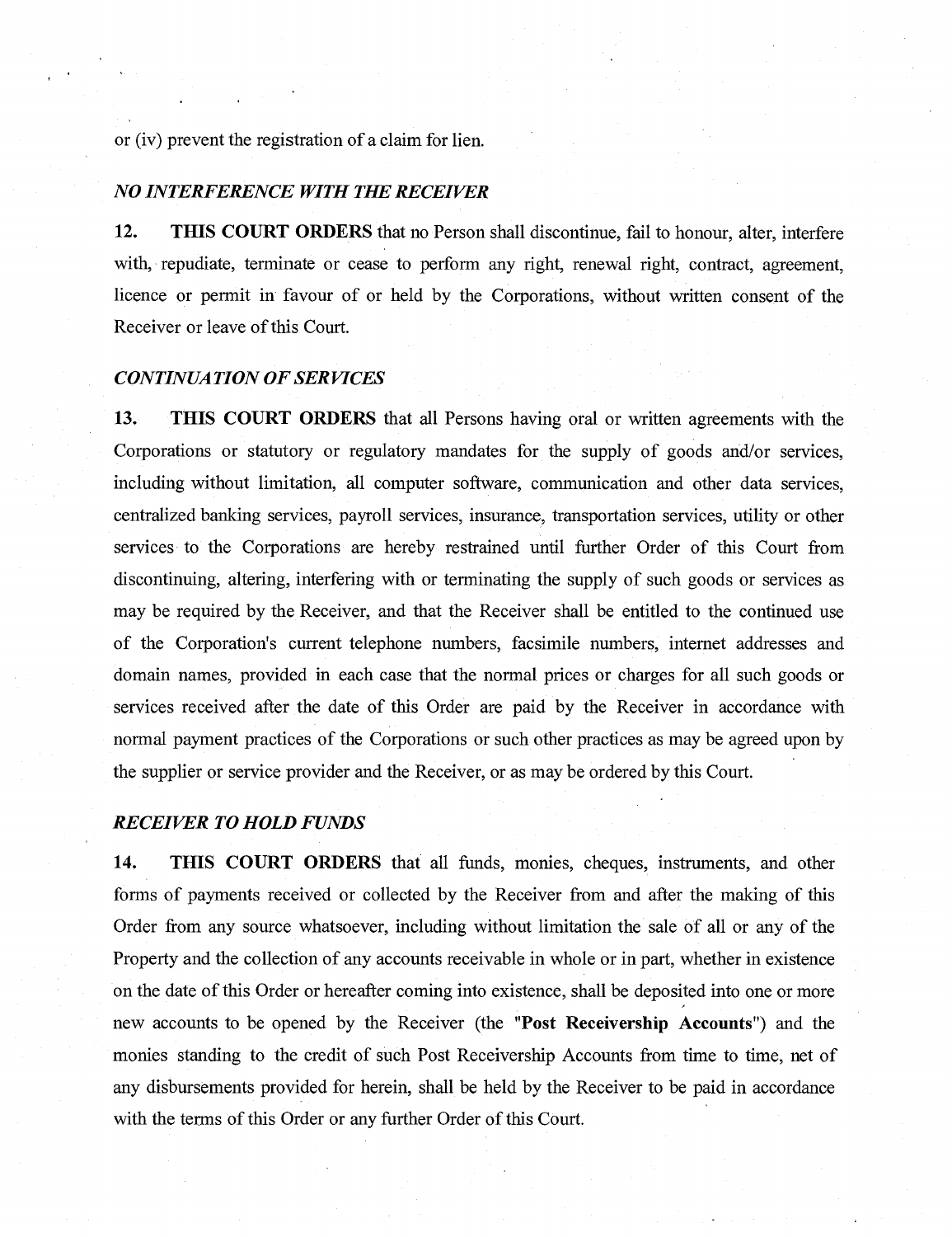## *EMPLOYEES*

**15. THIS COURT ORDERS** that all employees of the Corporations shall remain the employees of the Corporations until such time as the Receiver, on the Corporation's behalf, may terminate the employment of such employees. The Receiver shall not be liable for any employee-related liabilities, including any successor employer liabilities other than such amounts as the Receiver may specifically agree in writing to pay, or under the *Wage Earner Protection Program Act.* 

# *PIPEDA*

**16. THIS COURT ORDERS** that, pursuant to clause 7(3)(c) of the Canada *Personal Information Protection and Electronic Documents Act,* the Receiver shall disclose personal information of identifiable individuals to prospective purchasers or bidders for the Property and to their advisors, but only to the extent desirable or required to negotiate and attempt to complete one or more sales of the Property (each, a **"Sale").** Each prospective purchaser or bidder to whom such personal information is disclosed shall maintain and protect the privacy of such information and limit the use of such information to its evaluation of the Sale, and if it does not complete a Sale, shall return all such information to the Receiver, or in the alternative destroy all such information. The purchaser of any Property shall be entitled to continue to use the personal information provided to it, and related to the Property purchased, in a manner which is in all material respects identical to the prior use of such information by the Corporations, and shall return all other personal information to the Receiver, or ensure that all other personal information is destroyed.

#### *LIMITATION ON ENVIRONMENTAL LIABILITIES*

**17. THIS COURT ORDERS** that nothing herein contained shall require the Receiver to occupy or to take control, care, charge, possession or management (separately and/or collectively, **"Possession")** of any of the Property that might be environmentally contaminated, might be a pollutant or a contaminant, or might cause or contribute to a spill, discharge, release or deposit of a substance contrary to any federal, provincial or other law respecting the protection, conservation, enhancement, remediation or rehabilitation of the environment or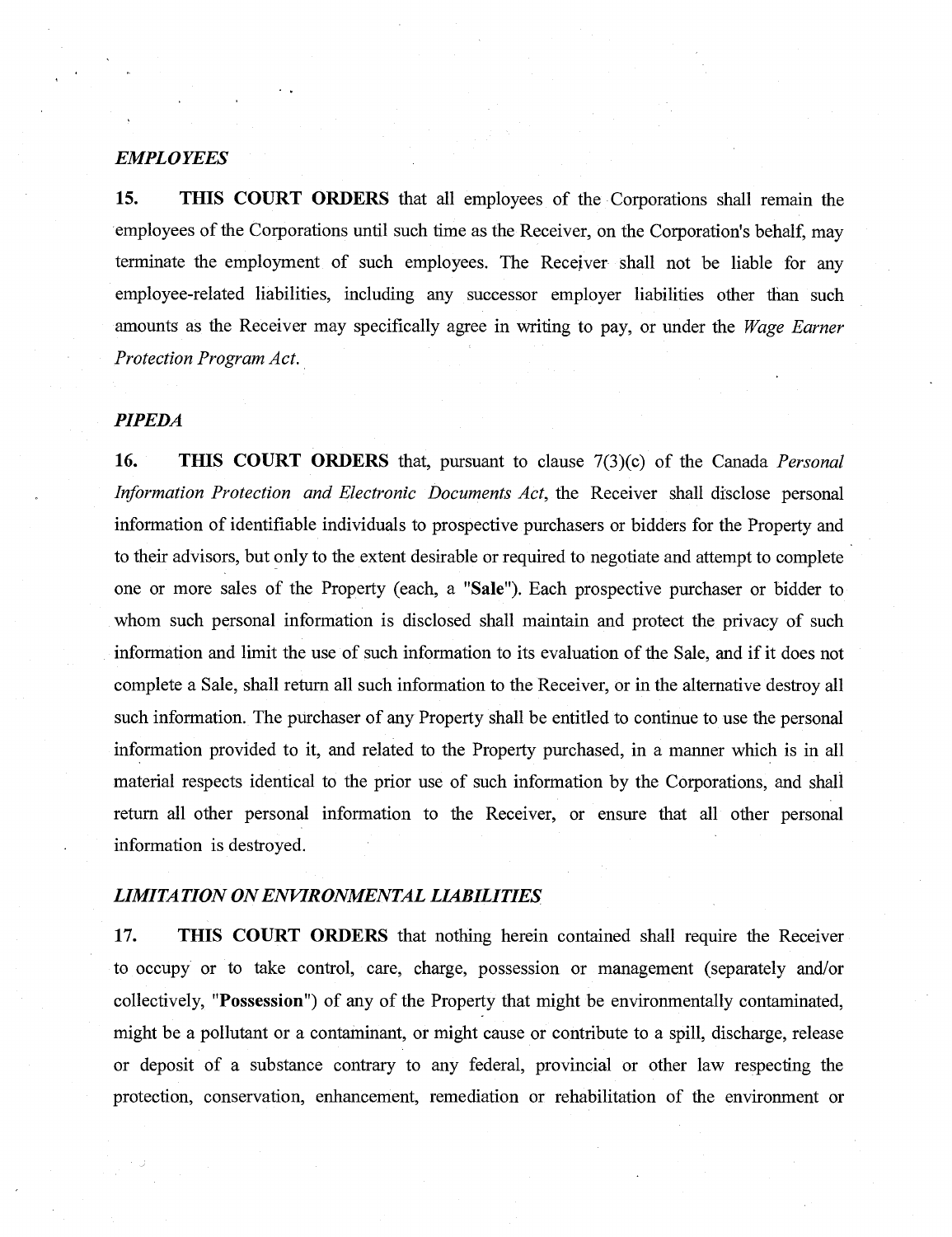relating to the disposal of waste or other contamination including, without limitation, the *Canadian Environmental Protection Act,* the Ontario *Environmental Protection Act,* the *Ontario Water Resources Act,* or the Ontario *Occupational Health and Safety Act* and regulations thereunder (the **"Environmental Legislation"),** provided however that nothing herein shall exempt the Receiver from any duty to report or make disclosure imposed by applicable Environmental Legislation. The Receiver shall not, as a result of this Order or anything done in pursuance of the Receiver's duties and powers under this Order, be deemed to be in Possession of any of the Property within the meaning of any Environmental Legislation, unless it is actually in possession.

#### *LIMITATION ON THE RECEIVER'S LIABILITY*

**18. THIS COURT ORDERS** that the Receiver shall incur no liability or obligation as a result of its appointment or the carrying out the provisions of this Order, save and except for any gross negligence or willful misconduct on its part, or under the *Wage Earner Protection Program Act.* Nothing in this Order shall derogate from the protections afforded the Receiver by any other applicable legislation.

#### *RECEIVER'S ACCOUNTS*

**19. THIS COURT ORDERS** that the Receiver and counsel to the Receiver shall be paid their reasonable fees and disbursements, in each case at their standard rates and charges, and that the Receiver and counsel to the Receiver shall be entitled to and are hereby granted a charge (the **"Receiver's Charge")** on the Property, as security for such fees and disbursements, both before and after the making of this Order in respect of these proceedings, and that the Receiver's Charge shall form a first charge on the Property in priority to all security interests, trusts, liens, charges and encumbrances, statutory or otherwise, in favour of any Person.

**20. THIS COURT ORDERS** that the Receiver and its legal counsel shall pass its accounts from time to time, and for this purpose the accounts of the Receiver and its legal counsel are hereby referred to a judge of the of the Ontario Superior Court of Justice sitting in Essex County.

**21. THIS COURT ORDERS** that prior to the passing of its accounts, the Receiver shall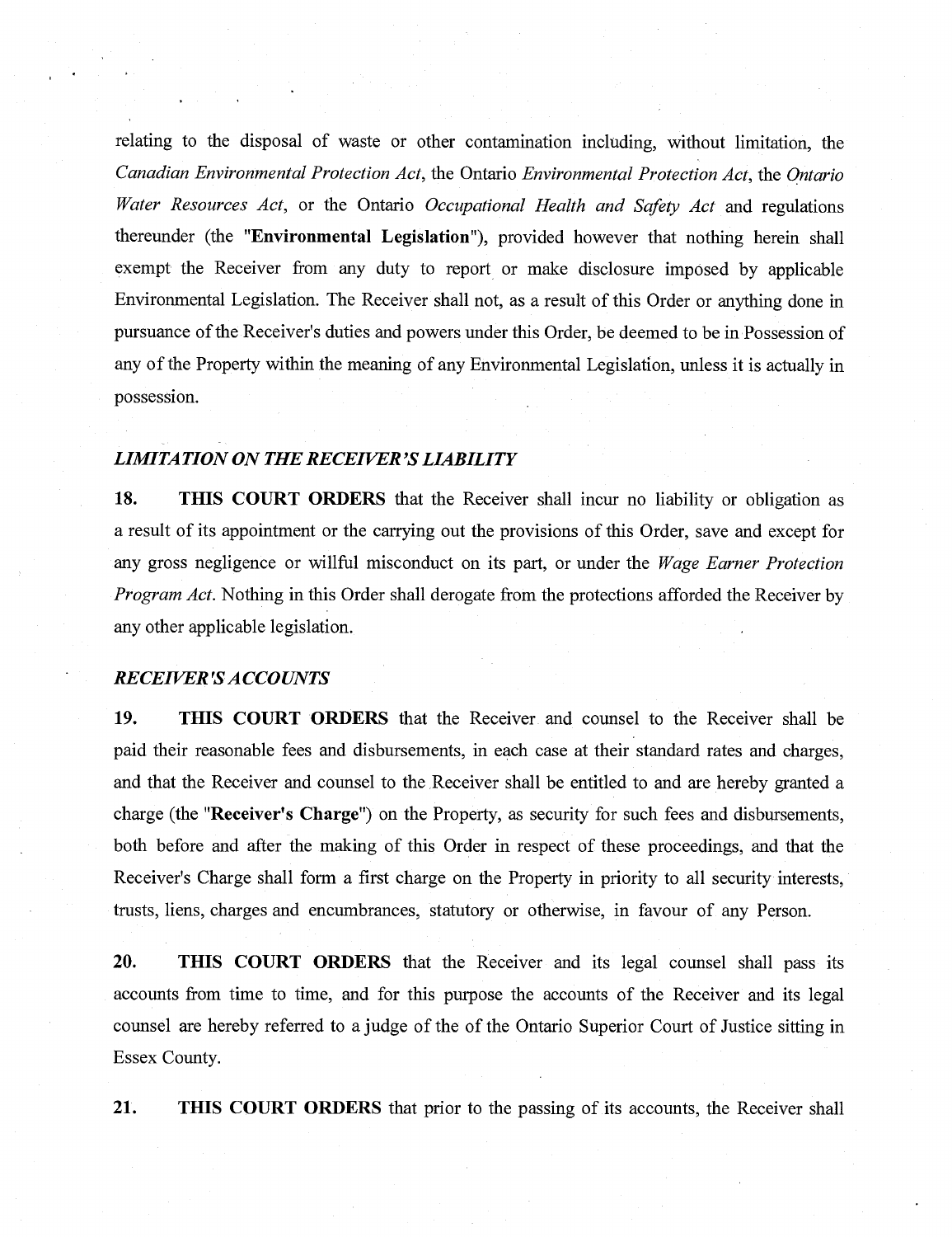be at liberty from time to time to apply reasonable amounts, out of the monies in its hands, against its fees and disbursements, including legal fees and disbursements, incurred at the normal rates and charges of the Receiver or its counsel, and such amounts shall constitute advances against its remuneration and disbursements when and as approved by this Court.

#### *FUNDING OF THE RECEIVERSHIP*

**22. THIS COURT ORDERS** that the Receiver be at liberty and it is hereby empowered to borrow by way of a revolving credit or otherwise, such monies from time to time as it may consider necessary or desirable, provided that the total outstanding principal amount does not exceed \$500,000 (or such greater amount as this Court may by further Order authorize) at any time, at such rate or rates of interest as it deems advisable for such period or periods of time as it may arrange, for the purpose of funding the exercise of the powers and duties conferred upon the Receiver by this Order, including interim expenditures. The whole of the Property shall be and is hereby charged by way of a fixed and specific charge (the **"Receiver's Borrowings Charge")** as security for the payment of the monies borrowed, together with interest and charges thereon, in priority to all security interests, trusts, liens, charges and encumbrances, statutory or otherwise, in favour of any Person, but subordinate in priority to the Receiver's Charge.

**23. THIS COURT ORDERS** that neither the Receiver's Borrowings Charge nor any other security granted by the Receiver in connection with its borrowings under this Order shall be enforced without leave of this Court.

**24. THIS COURT ORDERS** that the Receiver is at liberty and authorized to issue certificates substantially in the form annexed as **Schedule "A"** hereto (the **"Receiver's Certificates")** for any amount borrowed by it pursuant to this Order.

**25. THIS COURT ORDERS** that the monies from time to time borrowed by the Receiver pursuant to this Order or any further order of this Court and any and all Receiver's Certificates evidencing the same or any part thereof shall rank on *a pari passu* basis, unless otherwise agreed to by the holders of any prior issued Receiver's Certificates.

*GENERAL*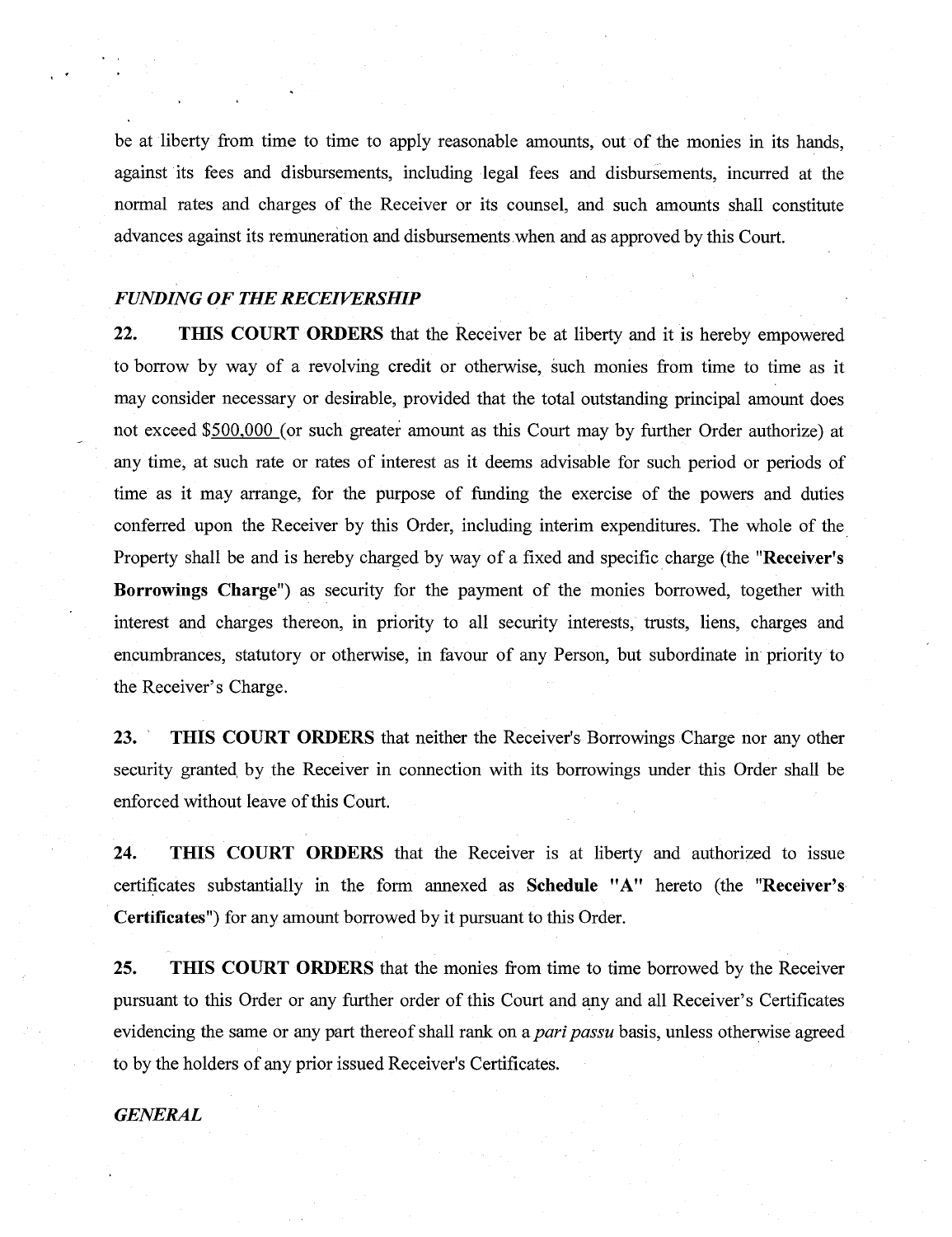**26. THIS COURT ORDERS** that the Receiver may from time to time apply to this Court for advice and directions in the discharge of its powers and duties hereunder.

**27. THIS COURT ORDERS** that nothing in this Order shall prevent the Receiver from acting as a trustee in bankruptcy of the Corporations.

**28. THIS COURT HEREBY REQUESTS** the aid and recognition of any court, tribunal, regulatory or administrative body having jurisdiction in Canada or in the United States to give effect to this Order and to assist the Receiver and its agents in carrying out the terms of this Order. All courts, tribunals, regulatory and administrative bodies are hereby respectfully requested to make such orders and to provide such assistance to the Receiver, as an officer of this Court, as may be necessary or desirable to give effect to this Order or to assist the Receiver and its agents in carrying out the terms of this Order.

**29. THIS COURT ORDERS** that the Receiver be at liberty and is hereby authorized and empowered to apply to any court, tribunal, regulatory or administrative body, wherever located, for the recognition of this Order and for assistance in carrying out the terms of this Order, and that the Receiver is authorized and empowered to act as a representative in respect of the within proceedings for the purpose of having these proceedings recognized in a jurisdiction outside Canada.

**30. THIS COURT ORDERS** that BMO shall have its costs of this motion, up to and including entry and service of this Order, on a substantial indemnity basis to be paid by the Receiver from the Corporations' estate with such priority and at such time as this Court may determine

**31. THIS COURT ORDERS** that any interested party may apply to this Court to vary or amend this Order on not less than seven (7) days' notice to the Receiver and to any other party likely to be affected by the order sought or upon such other notice, if any, as this Court may order.



rans.

**JUSTICE / 1**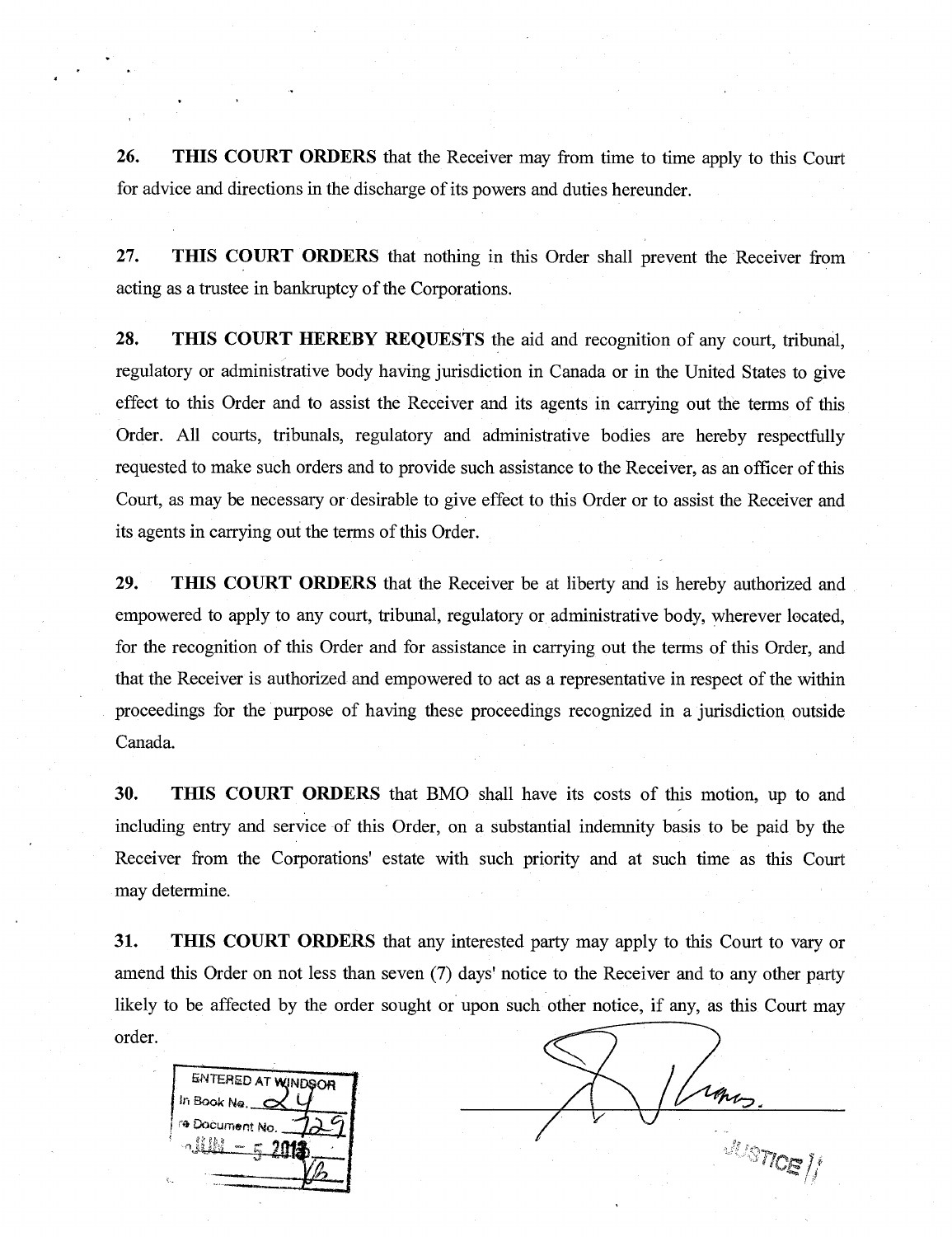# **SCHEDULE "A" RECEIVER CERTIFICATE**

#### CERTIFICATE NO.

#### AMOUNT \$

- 1. THIS IS TO CERTIFY that BDO Canada Limited, the receiver (the "Receiver") of the assets, undertakings and properties of Banwell Development Corporation and Royal Timbers Inc. acquired for, or used in relation to a business carried on by the Corporations, including all proceeds thereof (collectively, the **"Property")** appointed by Order of the Ontario Superior Court of Justice (the **"Court")** dated the day of June, 2013 (the **"Order")** made in an action having Court file number has received as such Receiver from the holder of this certificate (the **"Lender")** the principal sum of \$\_, being part of the total principal sum of \$ which the Receiver is authorized to borrow under and pursuant to the Order.
- 2. The principal sum evidenced by this certificate is payable on demand by the Lender with interest thereon calculated and compounded [daily][monthly not in advance on the day of each month] after the date hereof at a notional rate per annum equal to the rate of per cent above the prime commercial lending rate of Bank of from time to time.
- 3. Such principal sum with interest thereon is, by the terms of the Order, together with the principal sums and interest thereon of all other certificates issued by the Receiver pursuant to the Order or to any further order of the Court, a charge upon the whole of the Property, in priority to the security interests of any other person, but subject to the priority of the charges set out in the Order and in the *Bankruptcy and Insolvency Act,*  and the right of the Receiver to indemnify itself out of such Property in respect of its remuneration and expenses.
- 4. All sums payable in respect of principal and interest under this certificate are payable at the main office of the Lender at Toronto, Ontario.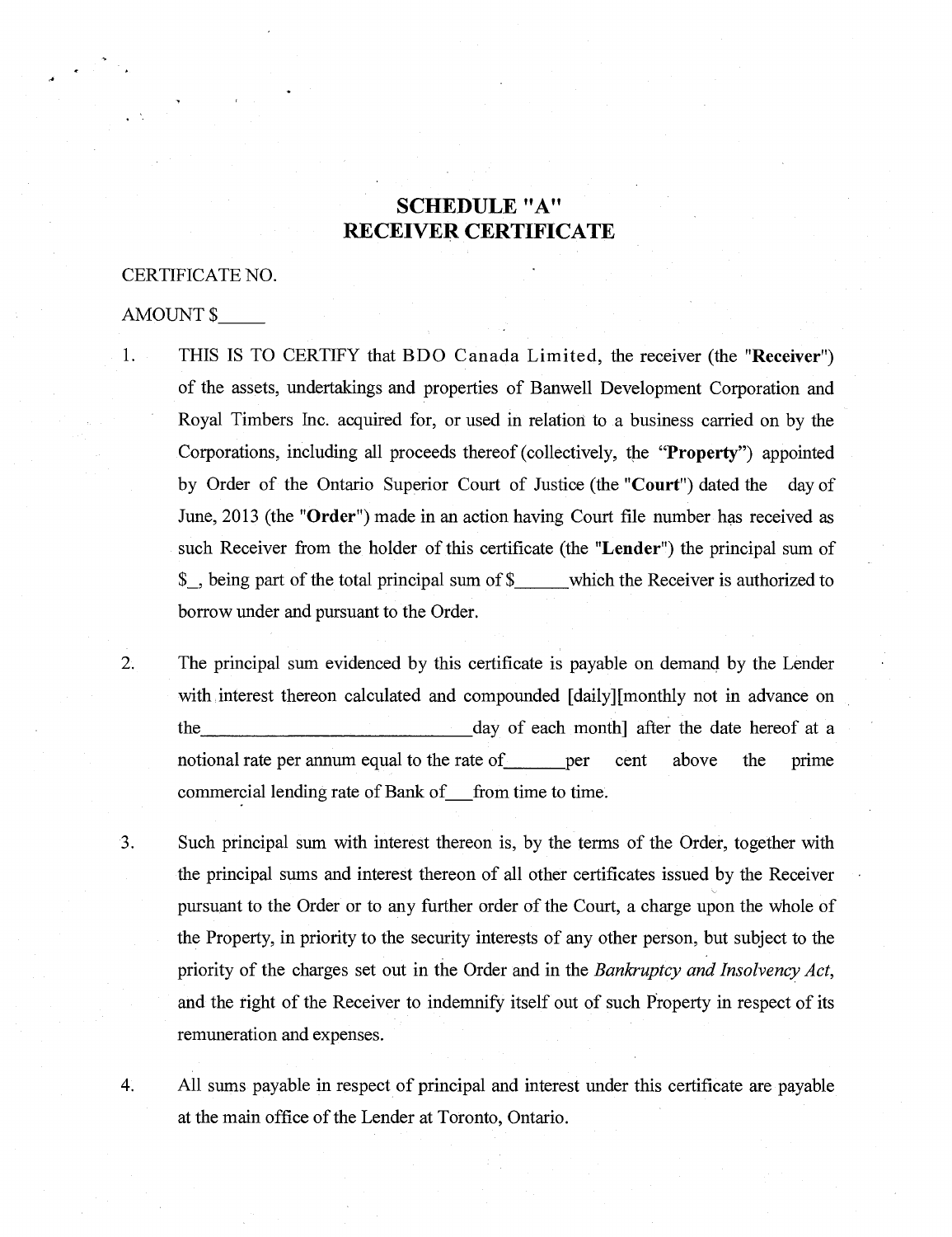- 5. Until all liability in respect of this certificate has been terminated, no certificates creating charges ranking or purporting to rank in priority to this certificate shall be issued by the Receiver to any person other than the holder of this certificate without the prior written consent of the holder of this certificate.
- 6. The charge securing this certificate shall operate so as to permit the Receiver to deal with the Property as authorized by the Order and as authorized by any further or other order of the Court.
- 7. The Receiver does not undertake, and it is not under any personal liability, to pay any sum in respect of which it may issue certificates under the terms of the Order.

DATED the  $\mathcal{J}_{\text{day}}^7$  of June,

2013. BDO Canada Limited

solely in its capacity as Receiver of the Property, and not in its personal capacity

5

Per:

Name: Title:

robapp\2510182\_1.doc